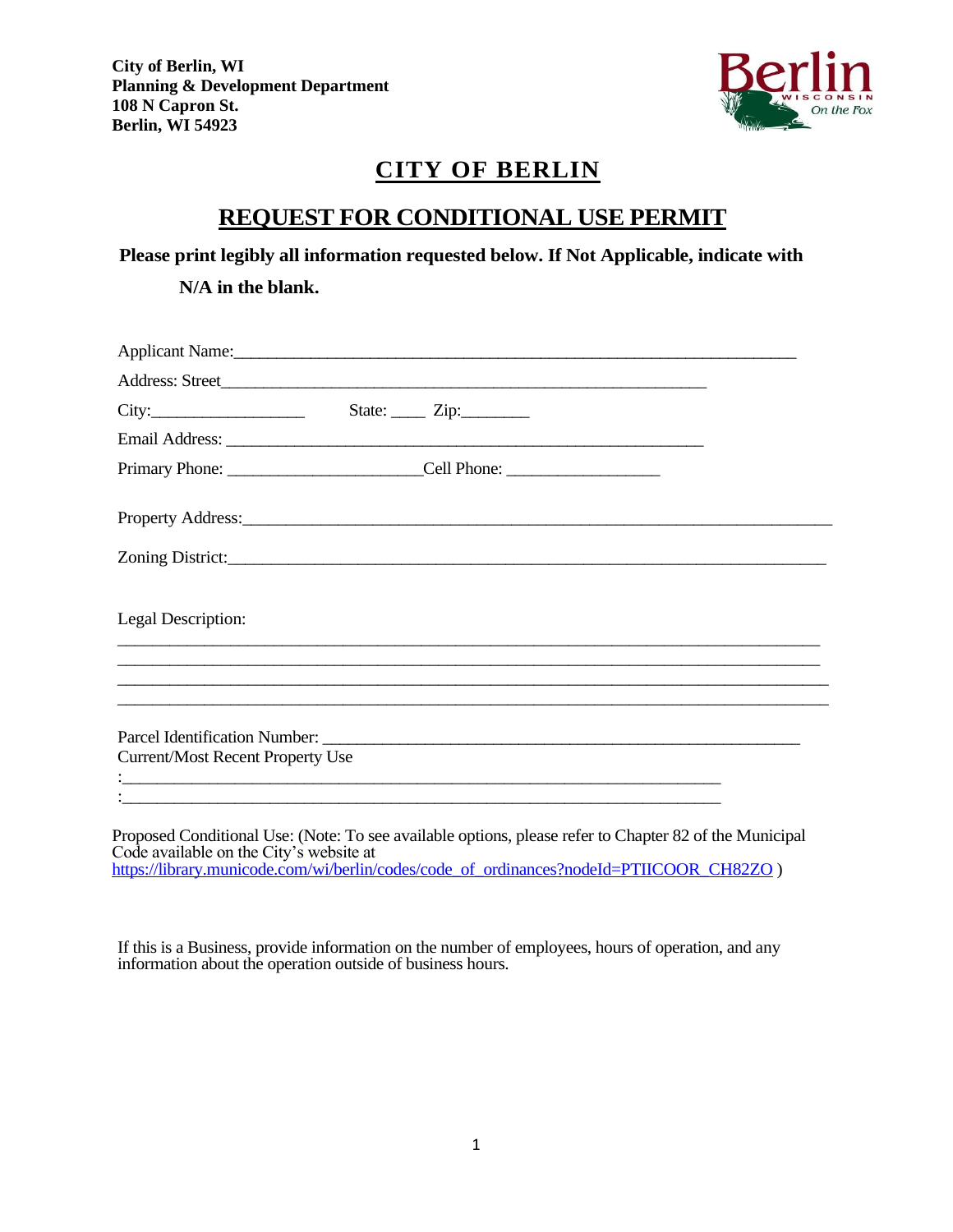**City of Berlin, WI Planning & Development Department** 108 N Capron St. **Berlin, WI 54923** 



#### Answer these questions to help explain your request:

1. What general effect would the approval of this conditional use have on the health, safety, and general welfare of the surrounding neighborhood?

2. Please explain how this proposed use would be harmonious and appropriate in appearance with the established character and quality of the area of the surrounding neighborhood.

3. How will this use not be dangerous or disturbing to the function of the surrounding neighborhood?

4. How will this proposed use require any additional service from public services and infrastructure?

5. If the proposed Conditional Use would be permitted, what would the effect be on traffic?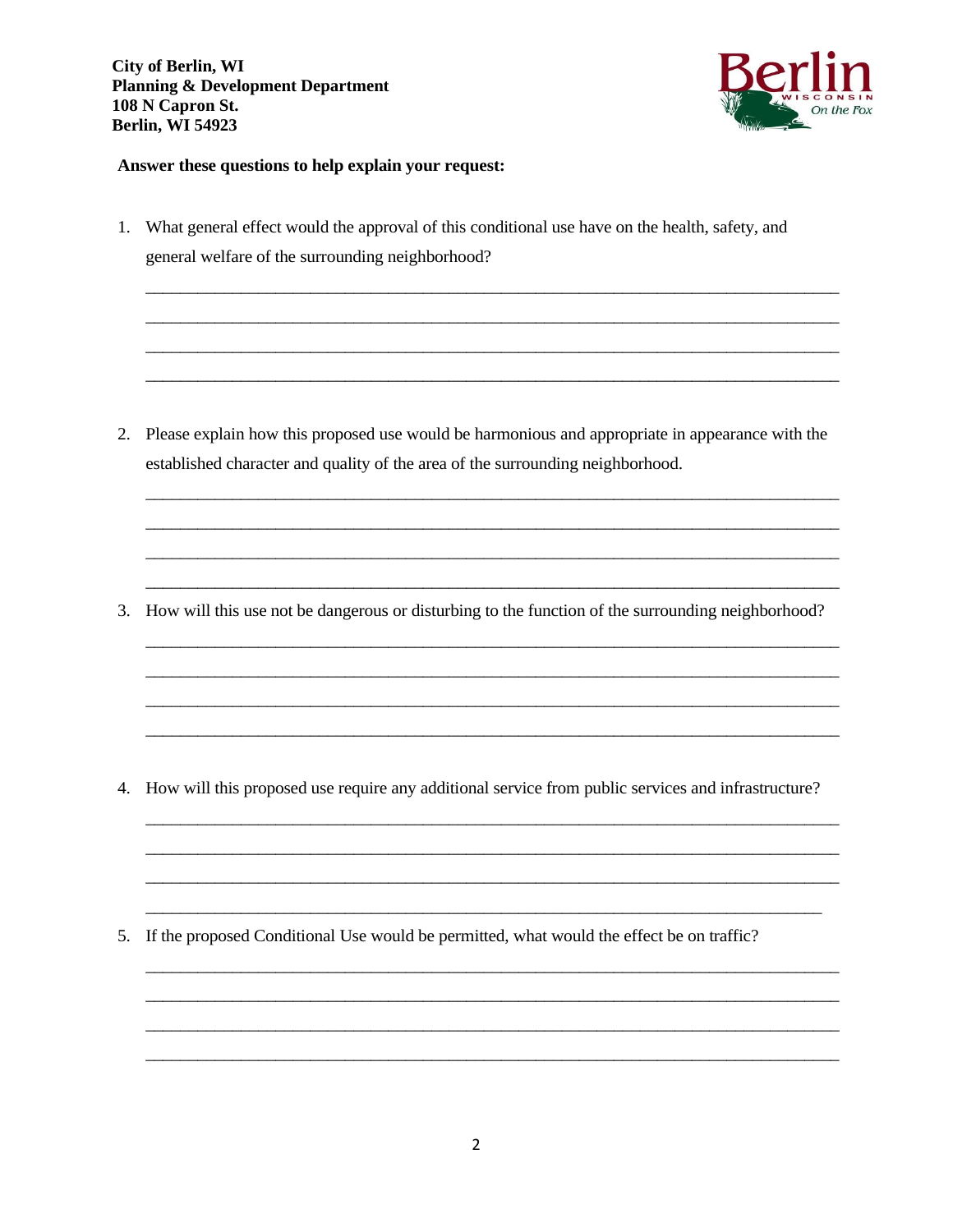

6. What steps will be taken to lessen potential nuisances and danger to public safety, security, standards, comfort and general wellbeing? Examples of these include noise, dust, smoke, and odor.

\_\_\_\_\_\_\_\_\_\_\_\_\_\_\_\_\_\_\_\_\_\_\_\_\_\_\_\_\_\_\_\_\_\_\_\_\_\_\_\_\_\_\_\_\_\_\_\_\_\_\_\_\_\_\_\_\_\_\_\_\_\_\_\_\_\_\_\_\_\_\_\_\_\_\_\_\_\_\_\_ \_\_\_\_\_\_\_\_\_\_\_\_\_\_\_\_\_\_\_\_\_\_\_\_\_\_\_\_\_\_\_\_\_\_\_\_\_\_\_\_\_\_\_\_\_\_\_\_\_\_\_\_\_\_\_\_\_\_\_\_\_\_\_\_\_\_\_\_\_\_\_\_\_\_\_\_\_\_\_\_ \_\_\_\_\_\_\_\_\_\_\_\_\_\_\_\_\_\_\_\_\_\_\_\_\_\_\_\_\_\_\_\_\_\_\_\_\_\_\_\_\_\_\_\_\_\_\_\_\_\_\_\_\_\_\_\_\_\_\_\_\_\_\_\_\_\_\_\_\_\_\_\_\_\_\_\_\_\_\_\_ \_\_\_\_\_\_\_\_\_\_\_\_\_\_\_\_\_\_\_\_\_\_\_\_\_\_\_\_\_\_\_\_\_\_\_\_\_\_\_\_\_\_\_\_\_\_\_\_\_\_\_\_\_\_\_\_\_\_\_\_\_\_\_\_\_\_\_\_\_\_\_\_\_\_\_\_\_\_\_\_

- 7. Is the location of this property in a regulatory flood zone? -
- 8. Will your request increase the percentage of waterproof surface on the subject property? If yes, please quantify the amount of waterproof surface to be created and steps to be done to reduce erosion potential to neighboring property.

\_\_\_\_\_\_\_\_\_\_\_\_\_\_\_\_\_\_\_\_\_\_\_\_\_\_\_\_\_\_\_\_\_\_\_\_\_\_\_\_\_\_\_\_\_\_\_\_\_\_\_\_\_\_\_\_\_\_\_\_\_\_\_\_\_\_\_\_\_\_\_\_\_\_\_\_\_\_\_ \_\_\_\_\_\_\_\_\_\_\_\_\_\_\_\_\_\_\_\_\_\_\_\_\_\_\_\_\_\_\_\_\_\_\_\_\_\_\_\_\_\_\_\_\_\_\_\_\_\_\_\_\_\_\_\_\_\_\_\_\_\_\_\_\_\_\_\_\_\_\_\_\_\_\_\_\_\_\_\_ \_\_\_\_\_\_\_\_\_\_\_\_\_\_\_\_\_\_\_\_\_\_\_\_\_\_\_\_\_\_\_\_\_\_\_\_\_\_\_\_\_\_\_\_\_\_\_\_\_\_\_\_\_\_\_\_\_\_\_\_\_\_\_\_\_\_\_\_\_\_\_\_\_\_\_\_\_\_\_\_ \_\_\_\_\_\_\_\_\_\_\_\_\_\_\_\_\_\_\_\_\_\_\_\_\_\_\_\_\_\_\_\_\_\_\_\_\_\_\_\_\_\_\_\_\_\_\_\_\_\_\_\_\_\_\_\_\_\_\_\_\_\_\_\_\_\_\_\_\_\_\_\_\_\_\_\_\_\_\_\_

9. How will this proposed use require alteration to the existing structure or creation of a new structure? If there is any change of this sort, include a map (or maps) indicating pre-construction and postconstruction drainage patterns and erosion control on an additional page.

\_\_\_\_\_\_\_\_\_\_\_\_\_\_\_\_\_\_\_\_\_\_\_\_\_\_\_\_\_\_\_\_\_\_\_\_\_\_\_\_\_\_\_\_\_\_\_\_\_\_\_\_\_\_\_\_\_\_\_\_\_\_\_\_\_\_\_\_\_\_\_\_\_\_\_\_\_\_\_ \_\_\_\_\_\_\_\_\_\_\_\_\_\_\_\_\_\_\_\_\_\_\_\_\_\_\_\_\_\_\_\_\_\_\_\_\_\_\_\_\_\_\_\_\_\_\_\_\_\_\_\_\_\_\_\_\_\_\_\_\_\_\_\_\_\_\_\_\_\_\_\_\_\_\_\_\_\_\_\_ \_\_\_\_\_\_\_\_\_\_\_\_\_\_\_\_\_\_\_\_\_\_\_\_\_\_\_\_\_\_\_\_\_\_\_\_\_\_\_\_\_\_\_\_\_\_\_\_\_\_\_\_\_\_\_\_\_\_\_\_\_\_\_\_\_\_\_\_\_\_\_\_\_\_\_\_\_\_\_\_ \_\_\_\_\_\_\_\_\_\_\_\_\_\_\_\_\_\_\_\_\_\_\_\_\_\_\_\_\_\_\_\_\_\_\_\_\_\_\_\_\_\_\_\_\_\_\_\_\_\_\_\_\_\_\_\_\_\_\_\_\_\_\_\_\_\_\_\_\_\_\_\_\_\_\_\_\_\_\_\_

- 10. All requests must have a site plan submitted. The site plan must be legible, complete and provide the scale and direction to be interpreted. Requirements include identification of:
	- The property with boundaries drawn
	- Any structures on subject property (length, width, height, and setbacks)
	- The access points to adjacent public roads
	- Relevant parking areas and driveways
	- Any adjacent wetlands, floodplains, and navigable waterways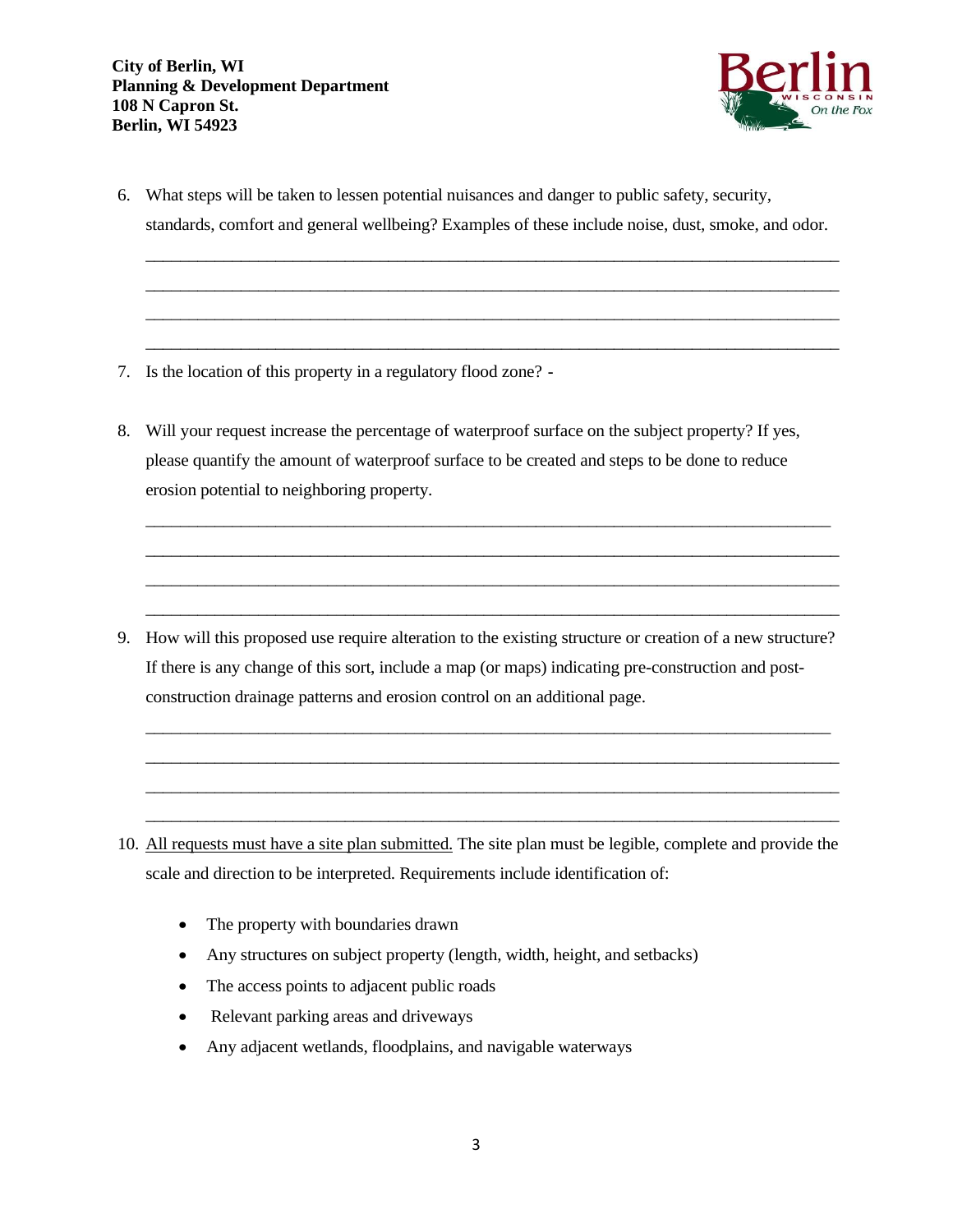#### **City of Berlin, WI Planning & Development Department 108 N Capron St. Berlin, WI 54923**



 conditions to allow this proposed use or suggest alternatives altogether. Applicants are **Please Note:** At the Board of Appeals Public Hearing, you will provide testimony to support your petition for zoning classification amendment. When preparing, please keep in mind that City Code contains standards for granting applications for Conditional Use Permits. Applications may be granted when the Conditional Use is listed as a Conditional Use, meets general performance and specific design standards, and when approved may have conditions imposed by the Board of Appeals. These requirements must be supported by substantial evidence and all applicants should be prepared for having the Board of Appeals impose expected to have reasonable requests practicable, measurable, and quantified by duration, transfer or renewal requests related to the purpose of the relevant Zoning District's Ordinance.

The Board of Appeals will only grant an application for Conditional Use or Special Exemption permits if they can prove the use will meet all the requirements and conditions specified in City of Berlin Codified Ordinance Article VI Sec. 82-636-641 and all imposed by the Board of Appeals.

**I certify by my signature that all information presented herein is true and correct to the best of my knowledge. I give permission for staff of the City of Berlin Zoning Department to enter onto the property on which the conditional use is being proposed by this application during daylight hours to collect information relative to my proposal. I further agree to withdraw this application if substantive false or incorrect information has been included. I also understand that the \$200 fee is nonrefundable once a public hearing has been scheduled on my proposal.**

Petitioner/Agent Signature:

Date Filed: